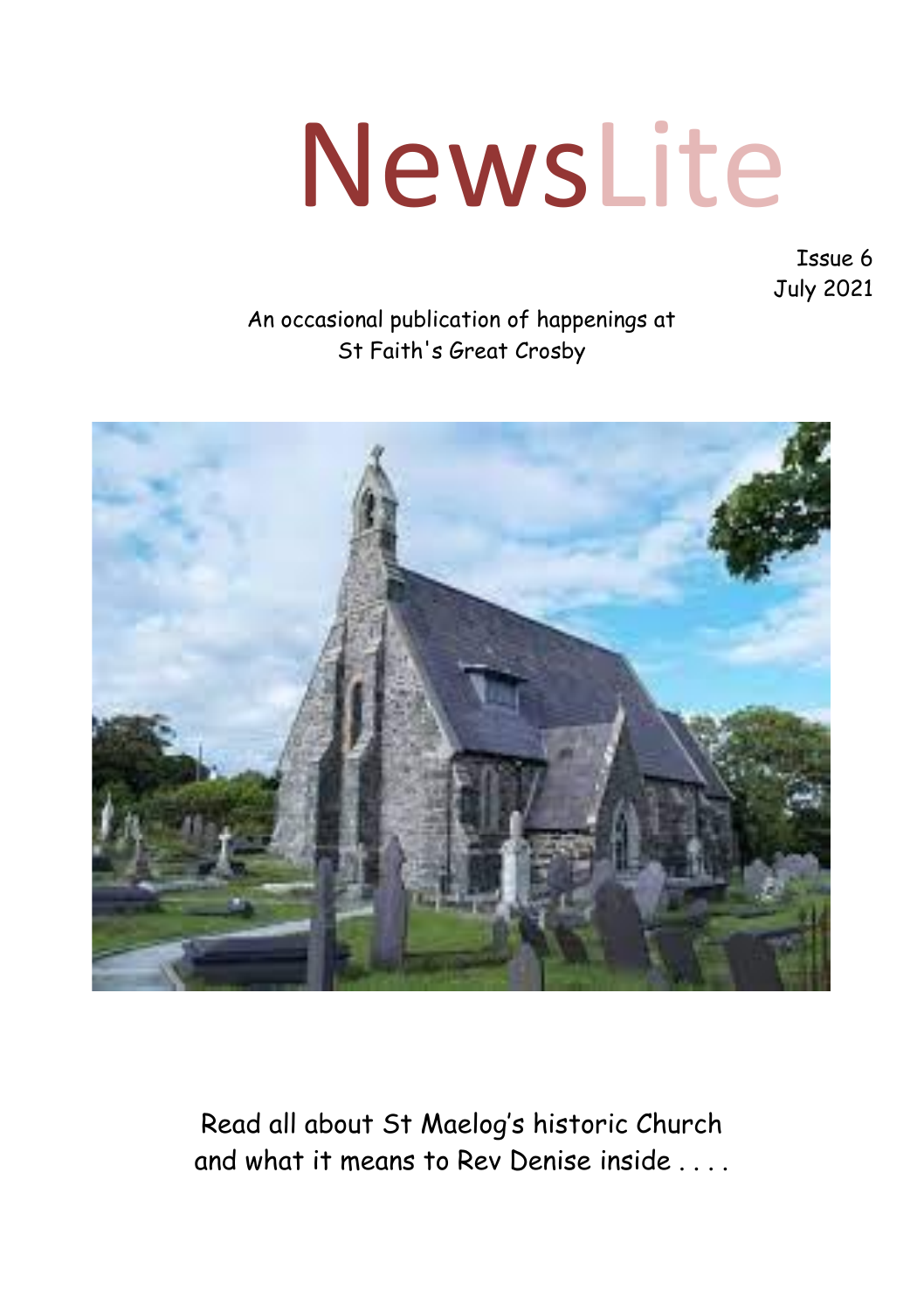#### **St. Maelog's Church, Llanfaelog, Anglesey**

As most of you are aware when I'm not around during the summer months I am usually at our caravan in Rhosneigr, Anglesey.

The Island, with its stunning beaches, headland walks and sunsets to name just a few of its wonderful charms has drawn generations of families over the years who never tire of making the journey to North Wales and over either the Menai or Britannia Bridges onto Anglesey. As well as the many attractions I am privileged enough to have been a part- time member of the congregation and ministry team at St. Maelog's Parish Church in Llanfaelog for many years. The parishioners and clergy were incredibly supportive during my ministry training and early years of ministry. I was even able to enjoy a placement with them during that time. Some of you may remember many of them travelling to Liverpool Cathedral by minibus for my ordination.

The church is dedicated to St. Maelog, a Celtic saint who settled there some 1500 years ago and it forms part of the Celtic Circle, a rich treasury of historic churches. St. Maelog's present building was built around 1848 and although it has kept much of its original character it has since been extensively reordered, with local artists contributing much to the craftsmanship in wood and glass. The 'Tree of Life' is the theme for the altar, pulpit, communion rails and font, all made from oak by a local craftsman from the village.

There is a St. Celia window in pre-Raphaelite style and a music window designed and made by a choir member before she went to study art at university. There is so much more of interest to see inside the church but the churchyard itself is also well worth a visit. It is listed in the 'Norfolk Taxation' documents of the 12<sup>th</sup> century and almost certainly dates back before then. There are several shipwreck graves and also a barrel mortuary where unrecognised bodies from wrecks were stored as they waited for identification. There are war graves and graves of victims of an air crash at sea in August 1941 along with police and army officers who died in the rescue attempt.

There are so many fascinating features to see both inside and outside this beautiful village church but above all else the spiritual atmosphere, along with the warmth of welcome makes it a very inviting place to visit and worship God.

Reverend Denise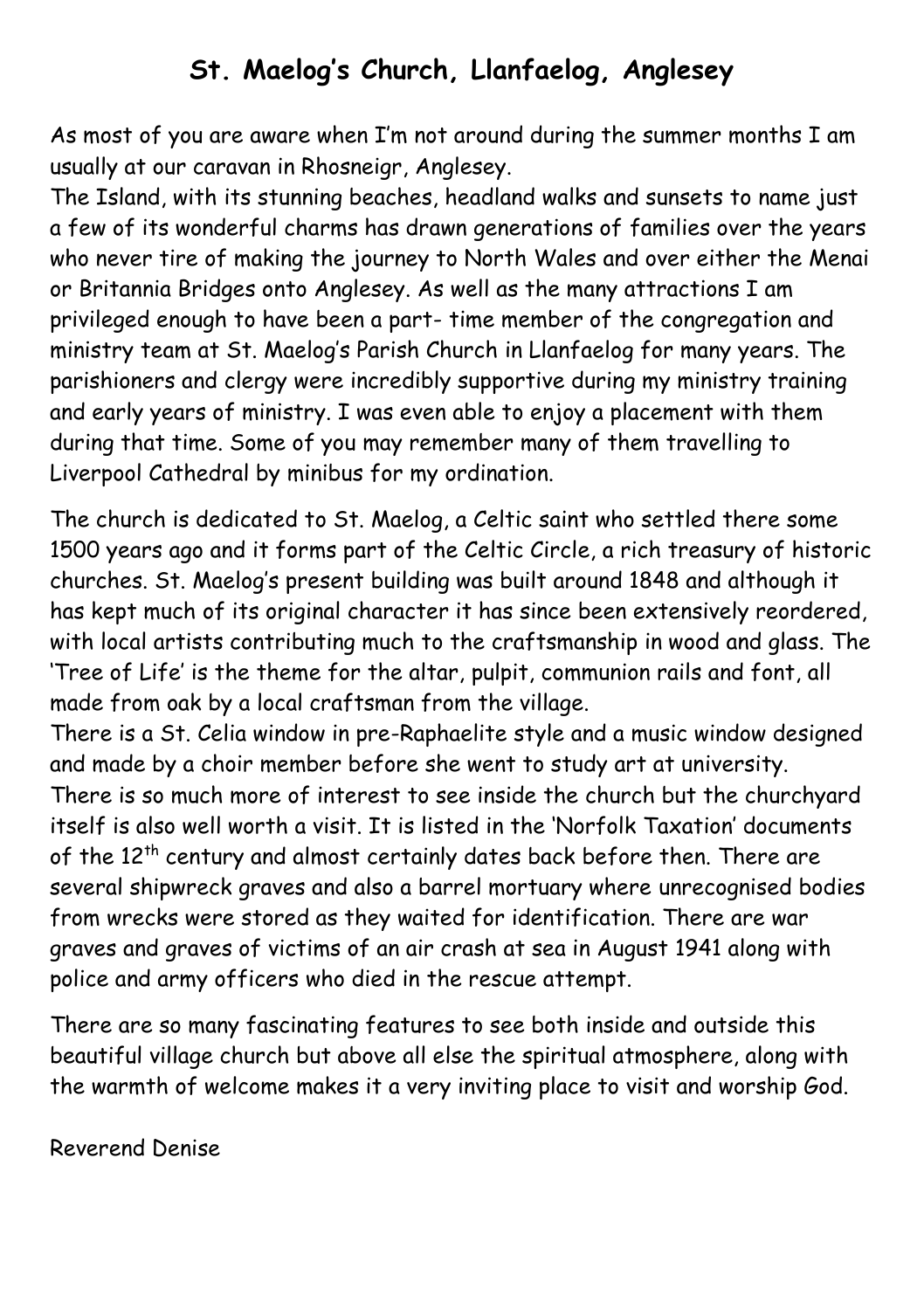### **View from the Engineers Desk.**

The lockdown restrictions seem to be lifting at last as more and more of us receive the double jabs and we are starting to move towards a 'normal' way of life. Here at St Faith's, we now have a choir (reduced in number but not quality) and we look forward to being able to join them in full voice.

Joe has arranged a series of Saturday concerts starting on 10th of July with a concert by Richard Lea who is organist at the Metropolitan Cathedral. The series includes several new names to St Faiths and our very own Gregor Cuff in August and classical guitar music from John O'Collen and the angelic voice of the aptly named Angelina Dorlin-Barlow .Look for the posters It will be wonderful to resume the concerts and I trust that we will soon see the return of all the regulars enjoying the fresh food, good chat and first-class music.

The hall has been put to a novel use! - After over a century of meetings, functions, Brownies, Scouts, dances, parties and other parochial events it has become a temporary health clinic. Local chemists are vaccinating over 500 people a day – perhaps you have been one of them?

There are also some other new faces in the church hall as Liz and her team from Kind Hearts Café are offering tea, coffee, snacks and cakes each Thursday from 12 until 2.00. They donate all the proceeds towards the homeless and are well worth supporting. Early reports on their lunch menu suggest that they are well worth supporting.

We were saddened last month with the passing of Ken Bramwell. Ken had been a long-time server and served every vicar since Fr Hassall until his health failed a few years ago. We will remember him for very many years to come.

The APCM is always a fraught time for the Vicar and Treasurer as they struggle to condense the spiritual and financial highlights of a year into a few pages of the Annual Report and solicit reports from those who have been responsible for the slightly more mundane activities that form the life of St Faith's. Copies of the report are available for everyone and make interesting reading so please pick up a copy and see what makes the church work. We are of course still looking to elect a Warden to work alongside Gareth. Please look around and see if you can persuade someone to take on this very worthwhile role. The election will take place after the service on 4th July.